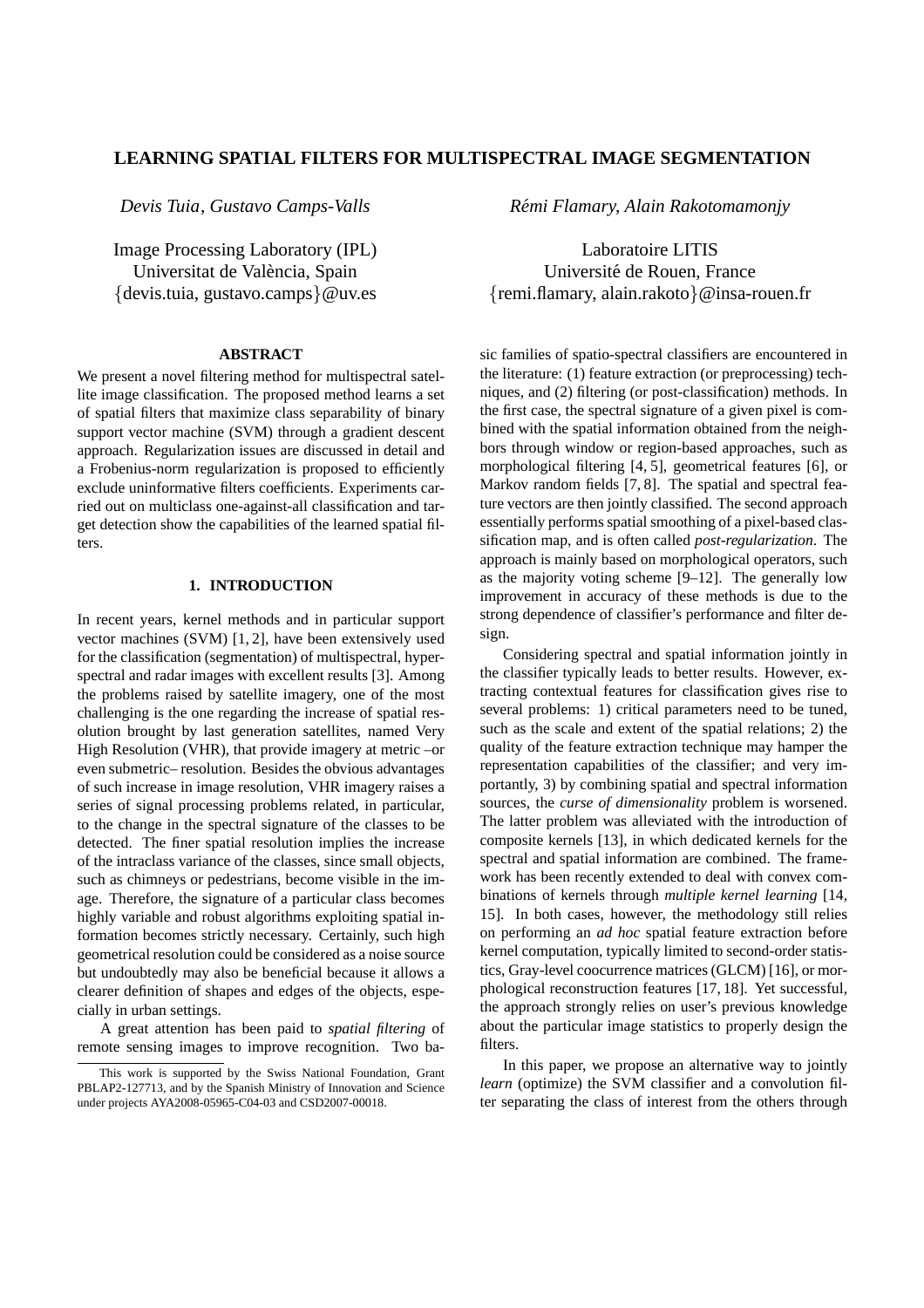a particular gradient-descent approach [19]. Since the preprocessing phase, i.e. the definition and selection of the filters, is integrated into the learning process, the proposed approach adapts the filter to the problem at hand, and is able to significantly improve classification results. The method is tested in two challenging VHR image classification scenarios: one-class target detection and multi-classification of land-cover types. The remainder of the paper is organized as follows: Section 2 describes the proposed algorithm and the optimization of the convolutional filter. Section 3 presents the data and the setup considered for the experiments discussed in Section 4. Finally, Section 5 concludes the paper.

## **2. LARGE MARGIN FILTERING FOR REMOTE SENSING IMAGES**

In this section, large margin image filtering is proposed and issues regarding regularization are discussed in detail. In [19], the authors proposed to learn a one-dimensional convolution of the signals to enhance signal sequence labeling. In this paper, this approach is extended to pixel classification of remote sensing multidimensional images: in this case, the filtering corresponds to learning a convolution kernel that promotes maximum margin between classes. Additionally, the the filtered SVM proposed in [19] is here extended to the non-linear case, through Gaussian kernels.

#### **2.1. Definitions**

Consider an image  $\mathbf{X} \in \mathbb{R}^{r_1 \times r_2 \times d}$ , where  $r_1 \times r_2$  is the spatial extent – the considered pixels – and  $d$  is the number of components, that can be spectral bands, textural features or any kind of index retrieved from the image. To ease notation, we define  $X_{i,j,k} = X_{p,k}$  as the kth component of pixel  $\mathbf{p} = (i, j)$ . Since the approach proposed is supervised, a list of *n* labeled pixels  $\mathbf{p} = (i, j) \in S_l$  is available, as well as a corresponding labels vector  $\mathbf{Y_p} \in \{-1, 1\}, \forall \mathbf{p} \in \mathcal{S}_l$  .

As stated in the introduction, a 2-dimensional convolution may be applied to the image in order to enhance discriminative information. In this case, the convolution is performed by applying per component convolution matrices that are stored in  $\mathbf{F} \in \mathbb{R}^{f \times f \times d}$ , where f is the size of the bidimensional square filters. When convoluting, the filter is centered on the current pixel. The filtered image  $X$  is defined by:

$$
\widetilde{\mathbf{X}}_{\mathbf{p},k} = \sum_{u=1,v=1}^{f,f} \mathbf{F}_{u,v,k} \mathbf{X}_{i+u-f_0,j+v-f_0,k} \qquad (1)
$$
\n
$$
= \sum_{u=1,v=1}^{f,f} \mathbf{F}_{u,v,k} \mathbf{X}_{\mathbf{p}+(u,v)-f_0,k}
$$

where  $f_0 = f/2$ . The filter coefficients in **F** define the type of smoothing/enhancement performed by the convolution.

For instance, smoothing can be achieved by applying an average filter corresponding to a matrix  $\mathbf{F}_{i,j,k} = \frac{1}{f^2}, \forall (i,j,k).$ 

Finally, we define the RBF kernel between the filtered pixels p and q:

$$
\widetilde{K}_{\mathbf{p},\mathbf{q}} = k(\widetilde{\mathbf{X}}_{\mathbf{p},\cdot}, \widetilde{\mathbf{X}}_{\mathbf{q},\cdot}) = \exp\left(-\frac{||\widetilde{\mathbf{X}}_{\mathbf{p},\cdot} - \widetilde{\mathbf{X}}_{\mathbf{q},\cdot}||^2}{2\sigma^2}\right), \quad (2)
$$

where  $\sigma$  is the kernel width or bandwidth. This kernel will be used in all the following experiments.

### **2.2. Optimization problem**

A possible approach to contextual filtering is to extract contextual filters and then select the relevant ones by feature selection. In this paper, we propose to jointly learn the pixel classifier and the 2D convolution with large margin constraints. This double objective can be formulated with the following minimization problem:

$$
\min_{g, \mathbf{F}} \left\{ \frac{1}{2} ||g||^2 + \frac{C}{n} \sum_{\mathbf{p} \in \mathcal{S}_l} H(\mathbf{Y}_{\mathbf{p}}, g(\widetilde{\mathbf{X}}_{\mathbf{p},.})) + \lambda \Omega(\mathbf{F}) \right\}
$$
(3)

where  $H(\mathbf{Y_p}, g(\widetilde{\mathbf{X}}_{\mathbf{p},\cdot}) = \max(0, 1 - \mathbf{Y_p} \cdot g(\widetilde{\mathbf{X}}_{\mathbf{p},\cdot}) )$  is the SVM hinge loss,  $\overline{C}$  and  $\lambda$  are regularization parameters,  $\Omega(\cdot)$  is a differentiable regularization function of **F** and  $q(\cdot)$ is the decision function defined here for the filtered pixel p:

$$
g(\widetilde{\mathbf{X}}_{\mathbf{p},.}) = \sum_{\mathbf{q} \in \mathcal{S}_l} \alpha_{\mathbf{q}} \mathbf{Y}_{\mathbf{q}} k(\widetilde{\mathbf{X}}_{\mathbf{q},.}, \widetilde{\mathbf{X}}_{\mathbf{p},.}) + b,\tag{4}
$$

where  $\alpha_{\bf p}$  are the dual variables of problem (3),  $k(\cdot, \cdot)$  is a valid kernel function as the RBF function defined above and b is the bias term.

Note that the two leftmost terms in (3) correspond to a SVM problem for filtered pixels in  $X$ . Thus this problem implicitly depends on the variable **. This objective func**tion is non-convex with respect to both variables. However, for a fixed **F**, the optimization problem with respect to  $q(\cdot)$ is convex and reduces to a SVM problem on the filtered image. Let us denote the objective function of Eq. (3) as  $J(\mathbf{F})$ . Then this problem reduces to minimize with regard to F:

$$
J = J'(\mathbf{F}) + \lambda \Omega(\mathbf{F}) \tag{5}
$$

with:

s.t.

$$
J'(\mathbf{F}) = \min_{g} \left\{ \frac{1}{2} ||g||^2 + \frac{C}{n} \sum_{\mathbf{p} \in \mathcal{S}_l} H(\mathbf{Y}_{\mathbf{p}}, g(\widetilde{\mathbf{X}}_{\mathbf{p},.})) \right\}
$$
(6)

where  $g(\cdot)$  is defined in Equation (4). Due to the strong duality of the SVM problem,  $J'(\cdot)$  can be expressed in dual form as the constrained maximization problem:

$$
\max_{\alpha} \left\{ -\sum_{(\mathbf{p}, \mathbf{q}) \in \mathcal{S}_l^2} \mathbf{Y}_{\mathbf{p}} \mathbf{Y}_{\mathbf{q}} \alpha_{\mathbf{p}} \alpha_{\mathbf{q}} \widetilde{K}_{\mathbf{p}, \mathbf{q}} + \sum_{\mathbf{p}} \alpha_{\mathbf{p}} \right\} (7)
$$
  
.t.  $\frac{C}{n} \ge \alpha_{\mathbf{p}} \ge 0 \quad \forall \mathbf{p} \in \mathcal{S}_l \text{ and } \sum_{\mathbf{p}} \alpha_{\mathbf{p}} \mathbf{Y}_{\mathbf{p}} = 0$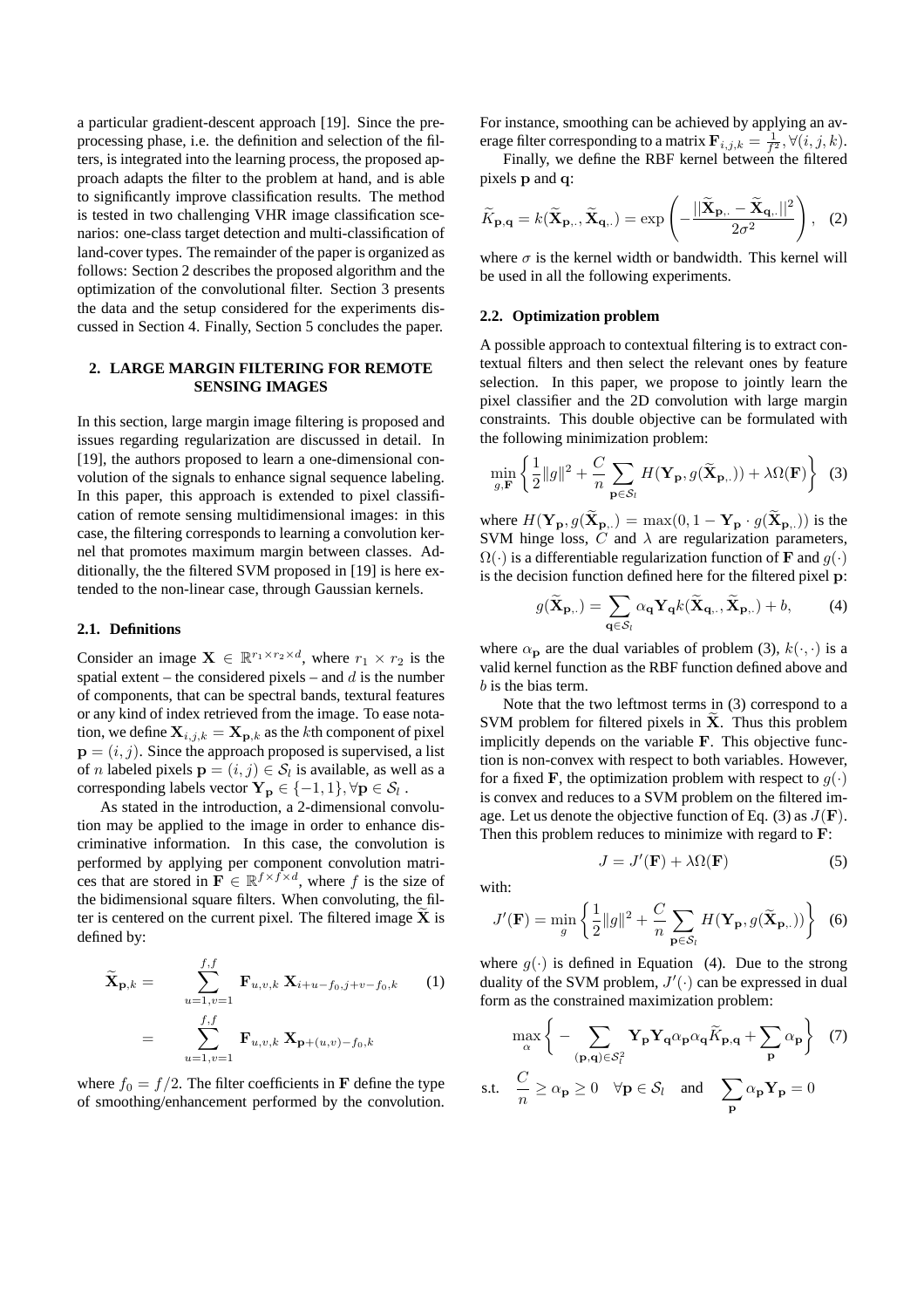with  $\alpha$  the dual variables used in the decision function (4). According to [20], and for a given  $\mathbf{F}^*, J'(\cdot)$  is differentiable with respect to  $\mathbf{F}$ . This means that at the point  $\mathbf{F}^*$ , the gradient of  $J(\cdot)$  can be computed.

In [19], the authors proposed to solve the problem in (5) with a gradient descent on  $J(F)$  along **F**. In the non-linear case, and when an RBF kernel is used, the gradient of  $J'(\cdot)$ with respect to  $\bf{F}$  is:

$$
\begin{array}{ll}\nabla J(\mathbf{F})_{u,v,k}&=\sum_{(\mathbf{p},\mathbf{q})}(\mathbf{X}_{\mathbf{p}+(u,v)-f_0,k}-\mathbf{X}_{\mathbf{q}+(u,v)-f_0,k})\\ \\ &\times(\widetilde{\mathbf{X}}_{\mathbf{p},k}-\widetilde{\mathbf{X}}_{\mathbf{q},k})\widetilde{K}_{\mathbf{p},\mathbf{q}}\mathbf{Y}_{\mathbf{p}}\mathbf{Y}_{\mathbf{q}}\alpha_{\mathbf{p}}^*\alpha_{\mathbf{q}}^*,\end{array}
$$

where  $\alpha^*$  is the SVM solution for a fixed F. Note that this sum needs to be done only for the pixel p that are support vectors.

#### **2.3. Regularization and Algorithm**

The most important part of our method is the choice of the regularization term  $\Omega(\cdot)$  in (5), that must be easily differentiable in order to compute the gradient of  $J(F)$ . Similarly to [19], we use here a regularization term based on the Frobenius norm of the 3-dimensional matrix F:

$$
\Omega(\mathbf{F}) = \sum_{u,v,k}^{f,f,d} \mathbf{F}_{u,v,k}^2
$$
\n(8)

This regularization term is differentiable and the gradient is easy to compute. Minimizing this regularization term can be seen as minimizing the filter's energy. In terms of classification, the filter matrix can be seen as a kernel parameter weighting neighboring pixels. Moreover, the Gaussian kernel defined in (2) shows that the component-wise convolution can be seen as a scaling of the spectral channels before kernel computation. For this reason, the kernel parameter  $\sigma$ does not need to be optimized in the procedure and can be set to the value of 1.

The intuition of how this regularization term influences the filter learning is the following: suppose that the decision function  $g(\cdot)$  has been learned by minimizing only  $J'(\cdot)$ . In this case, the learned filter matrix will simply maximize the margin between classes. But adding the Frobenius regularizer will force non-discriminative filter coefficients to vanish, thus minimizing their impact on the kernel of the neighboring pixels.

In order to solve the optimization problem, we propose a conjugate gradient (CG) descent algorithm along F with a line search for finding the optimal step. The method is detailed in Algorithm 1, where  $\beta$  is the CG update parameter and  $D_{\mathbf{F}}^i$  represents the descent direction for the *i*th iteration. For the experiments, we used the  $\beta$  proposed by Fletcher and Reeves (see [21]). In the implementation proposed, the iterations in the algorithm may be stopped by two criteria:

| Algorithm 1 KF-SVM solver                                                                  |
|--------------------------------------------------------------------------------------------|
| Set $\mathbf{F}_{u,v} = 1/f$ for $v = 1 \cdots d$ and $u = 1 \cdots f$                     |
| Set i=0, Set $D_F^0 = 0$                                                                   |
| repeat                                                                                     |
| $i=i+1$                                                                                    |
| $G_F^i \leftarrow$ gradient of $J'(\mathbf{F}) + \lambda \Omega(\mathbf{F})$ wrt. <b>F</b> |
| $\beta \leftarrow \frac{\ G_F^i\ ^2}{\ G_F^{i-1}\ ^2}$ (Fletcher and Reeves)               |
| $D_F^i \leftarrow -G_F^i + \beta D_F^{i-1}$                                                |
| $(\mathbf{F}^i, \alpha^*) \leftarrow$ Line-Search along $D_F^i$                            |
| until Stopping criterion is reached                                                        |

either a threshold on the relative variation of  $J(F)$  or on the norm of the variation of the coefficients in F.

Due to the non-convexity of the objective function, it is difficult to provide an exact evaluation of the solution complexity. However, we know that the gradient computation is  $\mathcal{O}(n_s^2 \cdot f^2)$  with  $n_s$  being the number of support vectors. When  $J(F)$  is computed in the line search, a  $\mathcal{O}(n^2 \cdot d)$  SVM is solved and a  $\mathcal{O}(n \cdot f \cdot d)$  filtering is applied. Note that, in order to speed up the method, warm-start initialization is used when using iteratively the SVM solver.

#### **3. DATASETS AND EXPERIMENTAL SETUP**

The proposed method is tested on a VHR QuickBird image of the city of Zurich, Switzerland (see Fig. 1). The dataset considered represents a residential area in the South-West part of the city. Seven classes were labeled by photointerpretation. The main challenge is to distinguish between the two classes of buildings and of roads by applying spatial filtering, because the spectral difference between these couples of classes is really low.

In the experiments, four models have been compared: i) a standard SVM, ii) a SVM that considers pixels filtered by local averaging with a  $f \times f$  moving window (AvgSVM



**Fig. 1**. QuickBird scene of suburbs of Zurich (left) and labeled pixels (right). Legend: *dark green = trees; light green = meadows; black = speedway; brown = roads; orange = residential buildings; red = commercial buildings; blue = shadows*.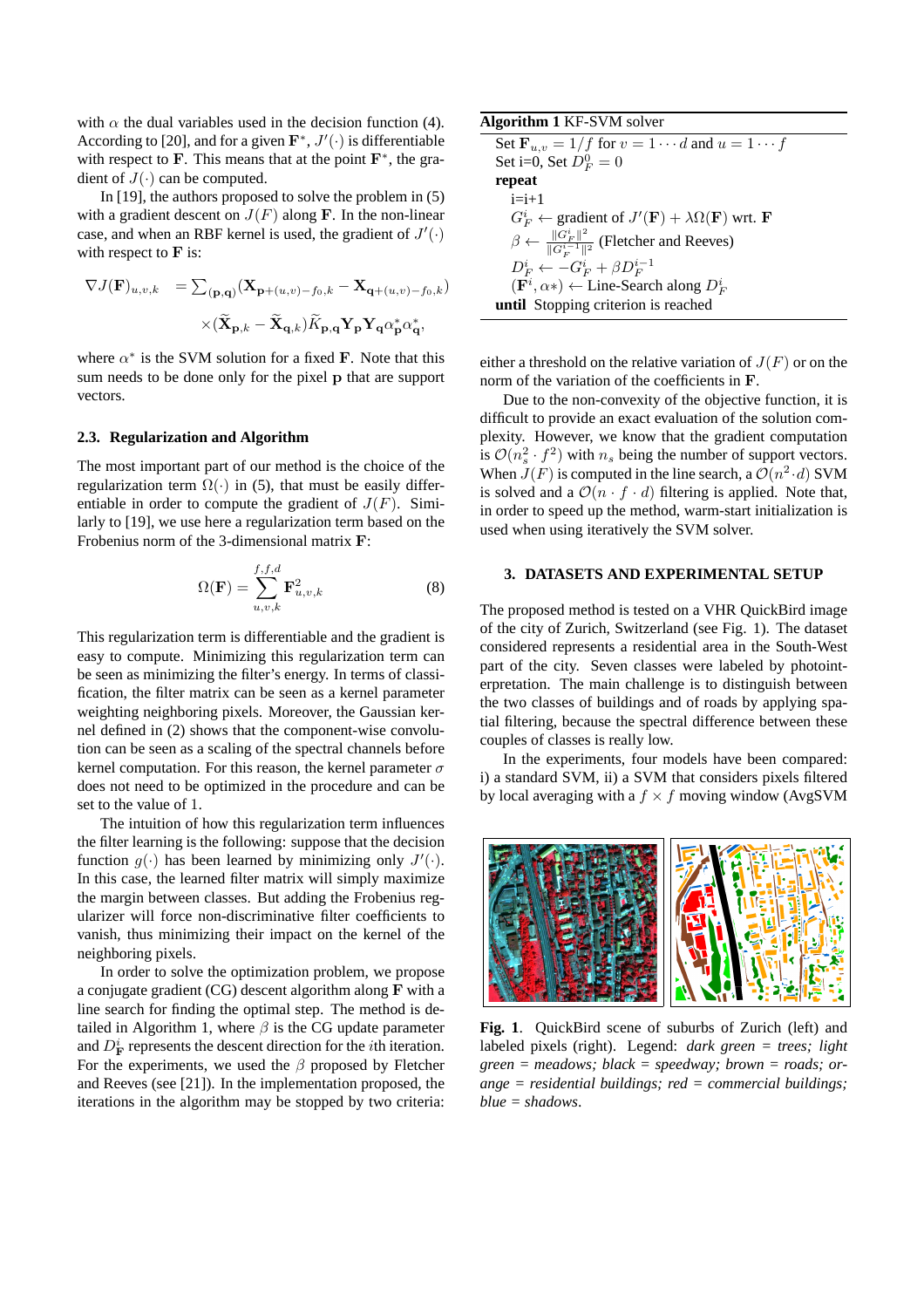| Method        | Class       | Training    | #Class | <b>AUC</b> | Kappa |
|---------------|-------------|-------------|--------|------------|-------|
|               |             | Pixels      | Pixels |            |       |
| <b>SVM</b>    |             |             |        | 0.904      | 0.638 |
| AvgSVM        | Residential | $\sim 5000$ | 2000   | 0.916      | 0.689 |
| WinSVM        |             |             |        | 0.947      | 0.730 |
| <b>KF-SVM</b> |             |             |        | 0.938      | 0.742 |
| <b>SVM</b>    |             |             |        | 0.938      | 0.706 |
| AvgSVM        | Buildings*  | $\sim 4000$ | 1000   | 0.946      | 0.779 |
| WinSVM        |             |             |        | 0.970      | 0.807 |
| <b>KF-SVM</b> |             |             |        | 0.974      | 0.815 |

**Table 1**. Results for binary classification.

<sup>∗</sup> Pixels from classes 'Residential' and 'Commercial'.

hereafter), iii) a SVM using a stacked vector of the reflectance values of the local  $f \times f$  neighborhood (WinSVM [19] hereafter) and iv) the proposed KF-SVM, learning a filter of the same size for each channel and classifier. From the labeled pixels available in the ground survey, 4, 000 to 5, 000 are used for training, 5, 000 for validation, and 26, 000 for testing. RBF kernels have been used in all cases. Regarding the kernel parameter  $\sigma$ , it has been optimized by crossvalidation for the SVM and AvgSVM methods, while for KF-SVM it is kept to a standard value of 1, since its optimal value is learned directly from the filter: as each band of the image is filtered before the computation of the kernels, it is always possible to find a regularization parameter  $\lambda$  returning a solution which is equivalent to the one that would have been obtained when using an optimal kernel value (see Section 2.3 for more details). In conclusion, C and  $\sigma$  parameters have been validated for the SVM, AvgSVM and WinSVM methods while C and  $\lambda$  have been validated for KF-SVM.

### **4. RESULTS AND DISCUSSION**

In this Section, the experiments are presented for two classification scenarios: firstly, a binary classification problem is considered. Secondly, a multiclass setting, where as many one-against-all binary SVM as the number of classes are solved.

## **4.1. Binary classification**

Table 1 shows the results for the binary problem with classes 'Residential buildings' and 'Buildings'. For the latter, we merged the residential and commercial buildings classes. The numerical results show good performance of KF-SVM, that strongly improves the AvgSVM result, with an increase between 4 and 6% in the estimated kappa statistic. With respect to WinSVM, the proposed method provides similar results, with a slight improvement of the Kappa coefficient, confirming the observations done for the linear case in [19].

|  |  |  | <b>Table 2.</b> Results for multiclass classification. |  |
|--|--|--|--------------------------------------------------------|--|
|  |  |  |                                                        |  |

| Method        | Classes Filter |      | Training    | [%]OA | Kappa |
|---------------|----------------|------|-------------|-------|-------|
|               |                | size | Pixels      |       |       |
| <b>SVM</b>    |                |      |             | 75.11 | 0.685 |
| AvgSVM        |                | 9    | $\sim 5000$ | 83.68 | 0.796 |
| WinSVM        |                |      |             | 82.98 | 0.785 |
| <b>KF-SVM</b> |                |      |             | 85.32 | 0.816 |
| <b>SVM</b>    |                |      |             | 83.04 | 0.772 |
| AvgSVM        | $6*$           | 9    | $\sim 5000$ | 89.48 | 0.860 |
| WinSVM        |                |      |             | 91.71 | 0.889 |
| <b>KF-SVM</b> |                |      |             | 91.45 | 0.885 |

<sup>∗</sup> Pixels from classes 'Residential' and 'Commercial'.

Regarding the ROC curve, the AUC is only slightly improved by the proposed approach, since the detection is already very good with the mean filter. Nonetheless, by looking at the curves of Fig. 2, KF-SVM results in a global improvement of the results of SVM and AvgSVM, which can be characterized by an increase in the location of the  $\gamma$ point, i.e. the closest point to the (0,1) corner of the ROC. In this sense, KF-SVM maximizes the true positive rate  $(tpr)$ while minimizing the false positive rate  $(fpr)$ . Compared to WinSVM, the  $\gamma$ -points of the two methods are practically identical for both classification problems.

#### **4.2. Multiclass classification**

Multiclass classification results are shown in Table 2: for the 7–classes setting, the inclusion of spatial information strongly improves the results of the SVM, whose overall accuracy is increased by +8–10%. This result was expected, because the use of contextual information allows to discriminate the classes with no strong spectral differences, cf. Section 3. This can be seen in the classification maps reported in Fig. 3: KF-SVM allows the detection of the class 'Com-



**Fig. 2**. Details of the ROC curves for the (a) 'Residential Buildings' and (b) 'Buildings' targets. The dots correspond to the  $\gamma$ -points,  $\gamma = \arg \min \{ fpr^2 + (1 - tpr)^2 \}.$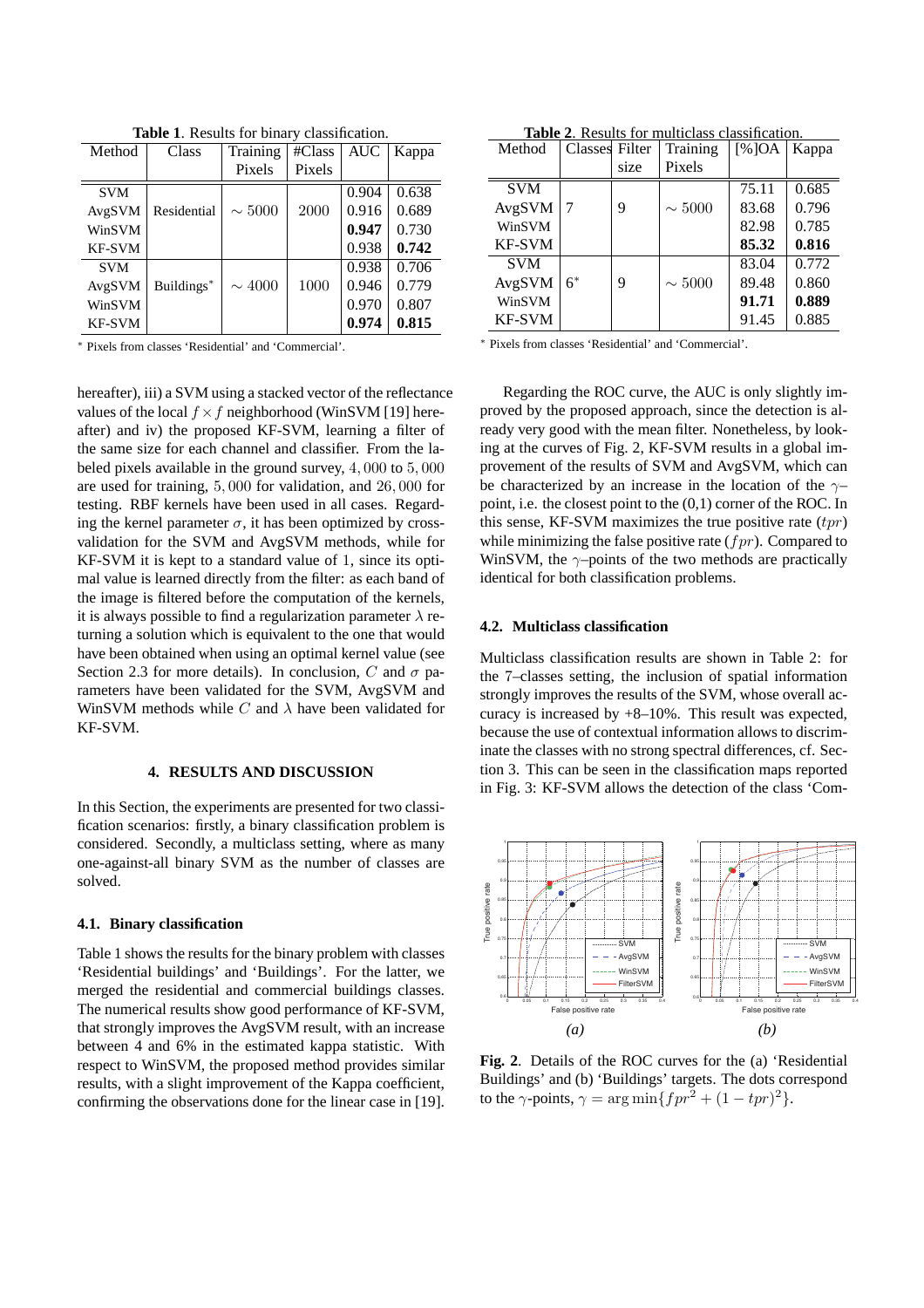

**Fig. 3**. Classification maps for the SVM and the proposed KF-SVM, for the whole scene and two interesting regions.

mercial buildings', whose difference with respect to the residential buildings in uniquely related to the size of the objects. Moreover, KF-SVM enforces a smooth classification result and avoids noisy classification maps. With respect to the mean filter, KF-SVM provides a gain of about +2% in both accuracy and estimated kappa statistic, suggesting that an appropriate filter has been learned from data, at the same time avoiding the oversmoothing of the mean filter and taking advantage of the spatial context of the pixel. The same order of gain is observed with respect to WinSVM.

Regarding the 6–classes setting, the standard SVM model leads to better results, since the size variability of buildings is no more taken into account. Nonetheless, both the filter approaches still improve the SVM result by +6–8% and the difference of about 2% between the two filters holds. For this easier 6 classes setting, WinSVM (which is convex) performs optimally and provides the best results, that slightly outperform the proposed KF-SVM  $(+ 0.5\%$  in overall accuracy), which only proposes an approximated solution.

#### **4.3. On filter weights**

Unlike blackbox approaches as SVM or WinSVM, the proposed KF-SVM provides a smoothing filter maximizing margin separation. Such discriminative filters can be further used, for instance to train a second classifier using them as features. This opens a set of challenging opportunities to exploit the convolution obtained. A first step is to analyze the filter's weights, as they are learned directly from the data. Training the classifier returns a proper convolution filter whose weights represent the signal characteristics. A possible statistic summarizing the filter is the Frobenius norm of the filter *per* spectral channel, as discussed in Section 2.3. Figure 4 shows the variation of the Frobenius norm coefficients, in (8), during the optimization of the model for the classification of the particularly interesting 'Buildings' class. Note that, for this problem, the near infrared band is

enhanced in the mixture, since it carries the most suitable information to discriminate the buildings from the vegetation classes.

## **5. CONCLUSION**

In this paper, we presented an algorithm learning the appropriate convolutional filter for the classification of VHR remote sensing images. The algorithm jointly learns a SVM classifier and a 2D filtering of the image in order to maximize the margin between the classes. The algorithm has shown good results in two challenging remote sensing problems: VHR imagery multiclass classification and detection in urban settlements. KF-SVM showed similar results with respect to a contextual SVM using a stacked features approach (WinSVM). However, these results are obtained using much lower dimensional vectors and hence the mehtod is more robust to overfitting. Also, this may be of great importance if the filter is learned as a preprocessing step before using a Bayesian or GMM classifier: in this case a method using the stacked approach might fail because of the higher



**Fig. 4**. Variation of the per-channel Frobenius norm during the KF-SVM optimization.